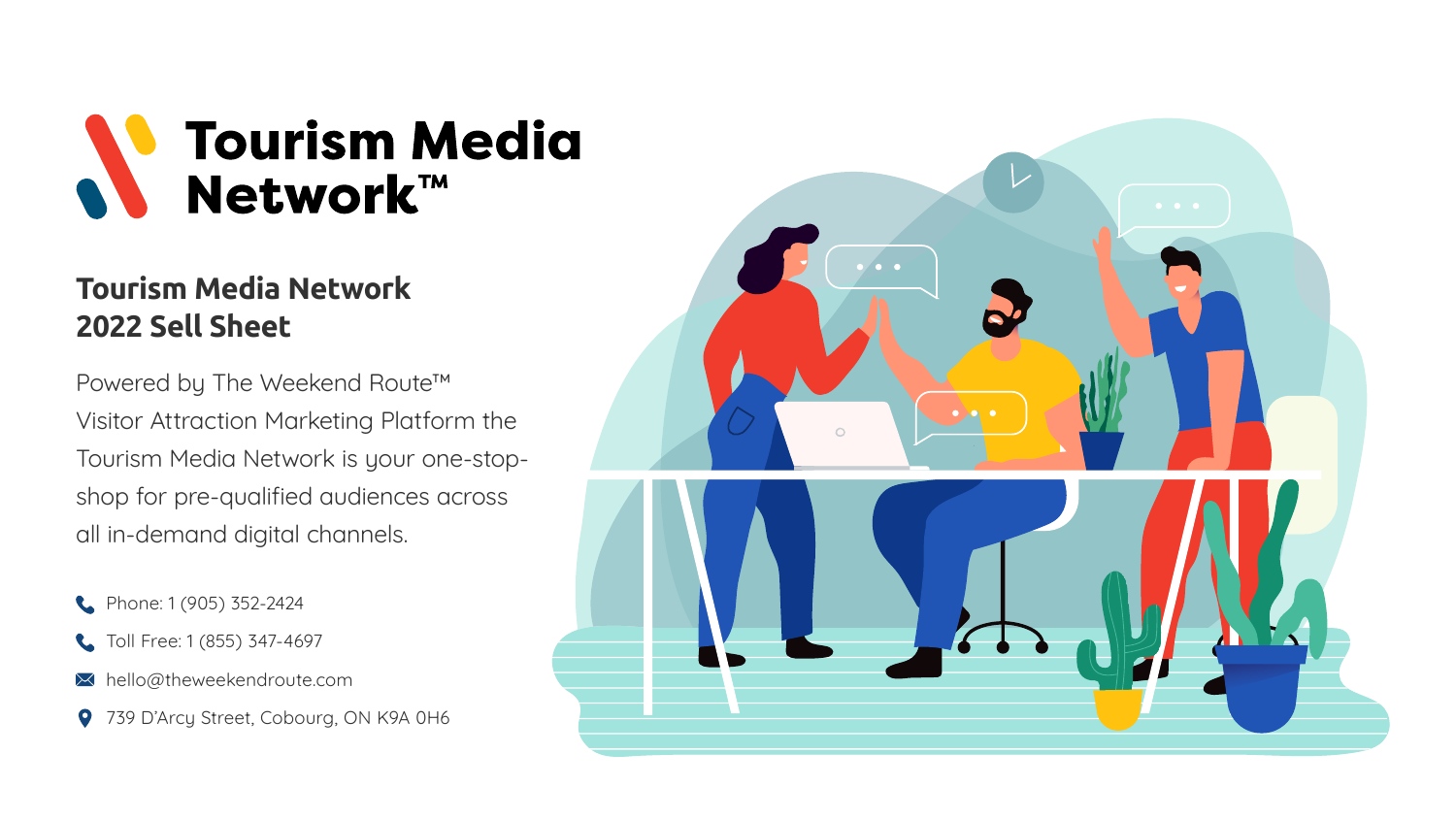- **2** 1st Party Programmatic Retargeting Audiences
- Engagement Audiences
- Look-Alike Audiences
- **Ø** Mobile Audiences
- Addressable

- **⊘** 1st Party Social
	- Retargeting Audiences
- Engagement Audiences
- Programmatic > Social
- Look-Alike Audiences





- **2** 1st Party Search
	- Retargeting Audiences
- Engagement Audiences
- Look-Alike Audiences



## Tourism Media<br>Network™

Powered by The Weekend Route™ Visitor Attraction Marketing Platform the Tourism Media Network is your one-stop-shop for pre-qualified audiences across all in-demand digital channels.

Programmatic  $\blacksquare$ 

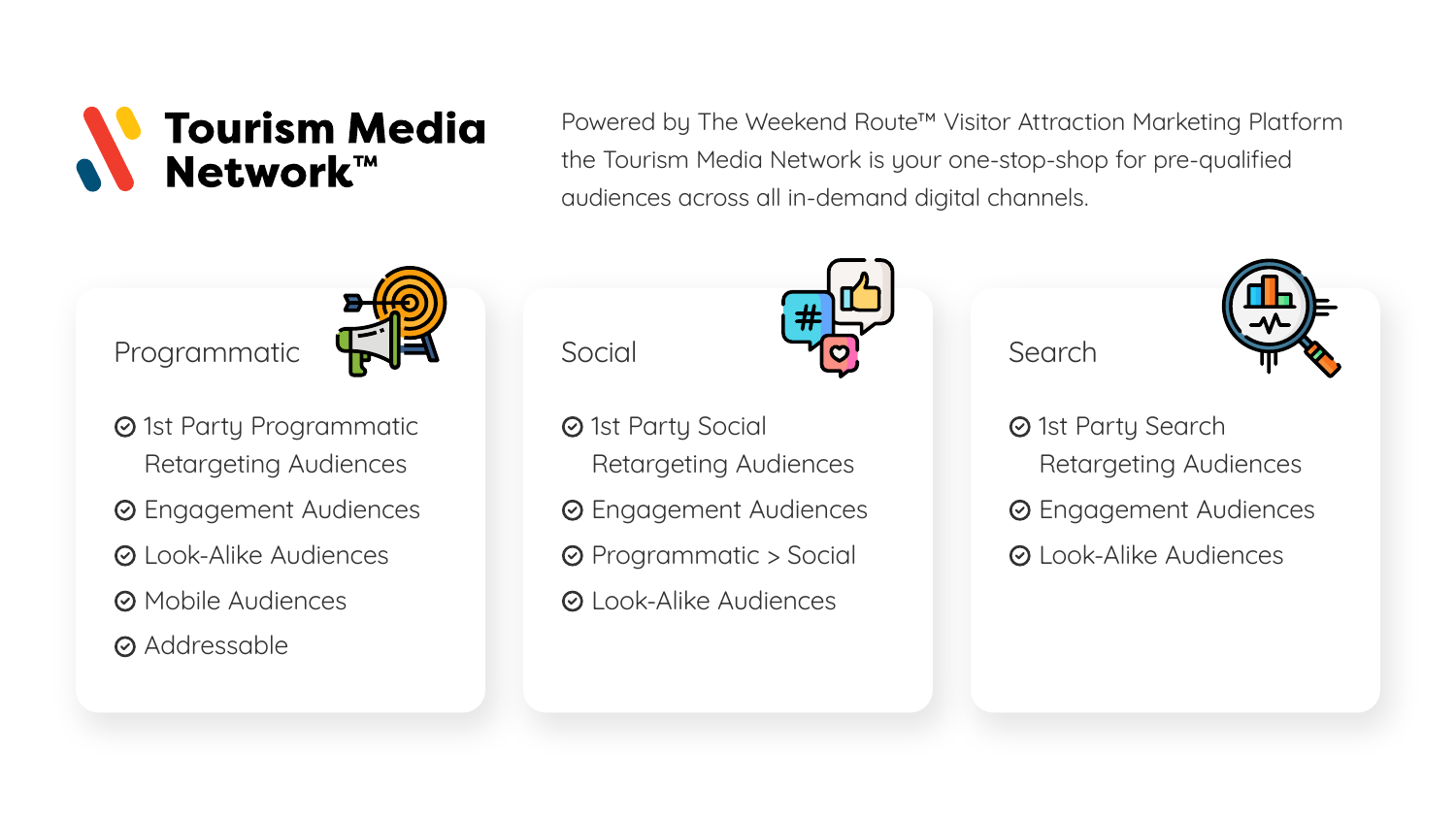The network is comprised of audiences of those who visit tourism sites, social media followers, visitor guide / newsletter subscribers, and mobile audiences of those we see enter our conversion zones.

- Audience Filters
- Includes
- **⊘** Publisher
- **⊘** Channel
- $\odot$  **Geo-Targeting**
- **⊘** Recency
- **Ø** Interest Category

These audiences are then further optimized.

Network Partners

Includes

- © The Weekend Route™
- Regional Tourism Organizations (RTO)
- Destination Marketing Organizations (DMO)
- Convention & Visitor Bureaus (CVB)
- **Ø Key Tourism Stakeholders**